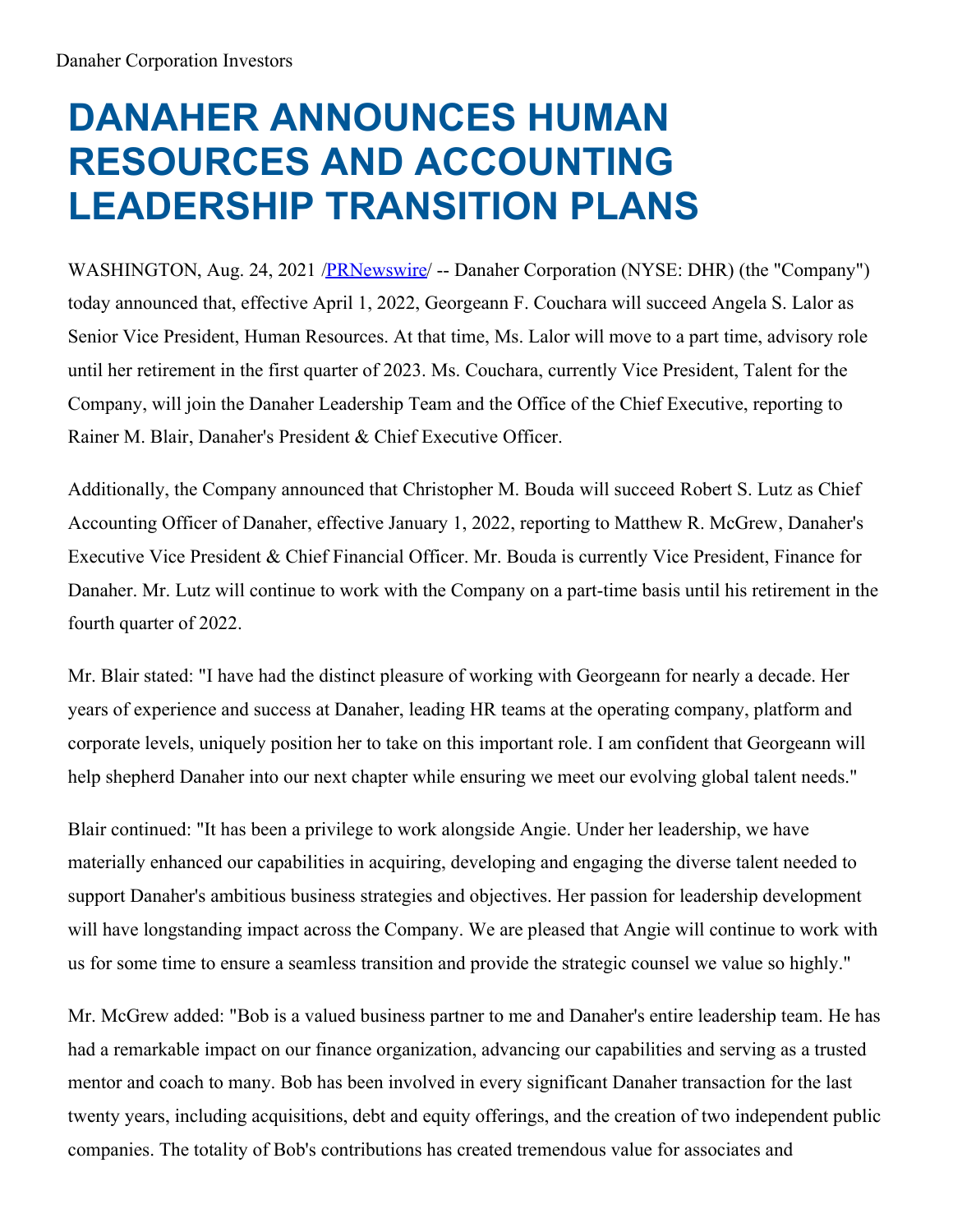shareholders alike. I am confident that Chris will bring this same level of excellence to the role."

Ms. Lalor joined Danaher in 2012. Among her many accomplishments, Ms. Lalor led the organizational and talent strategy in support of Danaher's portfolio evolution. Ms. Lalor is a National Academy of Human Resources Fellow.

Ms. Couchara joined Danaher in 2004. In her current role, Ms. Couchara is responsible for talent attraction, acquisition, leadership development, succession planning, associate engagement, and change management. Previously, she led Human Resources for the Life Sciences companies of Danaher and, prior to that, at multiple Danaher operating companies. Ms. Couchara earned a Bachelor of Arts degree in Applied Psychology and a Master of Arts in Industrial and Labor Relations from Indiana University of Pennsylvania, as well as a Master of Business Administration degree from Georgetown University.

Mr. Lutz joined Danaher in 2002 and served in a series of progressively more responsible finance positions before his appointment to Senior Vice President and Chief Accounting Officer in 2010.

Mr. Bouda joined Danaher in 2016 as Vice President, Finance. Prior to Danaher, Mr. Bouda spent 12 years with General Electric in roles of increasing responsibility. Prior to General Electric, Mr. Bouda was employed with Deloitte & Touche and Arthur Andersen. Mr. Bouda holds a bachelor's degree in Accounting from University of Wisconsin-Madison and is a Certified Public Accountant.

## **ABOUT DANAHER**

Danaher is a global science and technology innovator committed to helping its customers solve complex challenges and improving quality of life around the world. Its family of world class brands has leadership positions in the demanding and attractive health care, environmental and applied end-markets. With more than 20 operating companies, Danaher's globally diverse team of approximately 69,000 associates is united by a common culture and operating system, the Danaher Business System, and its Shared Purpose, *Helping Realize Life's Potential*. For more information, please visit [www.danaher.com](http://www.danaher.com).

## **FORWARD-LOOKING STATEMENTS**

Statements in this release that are not strictly historical, including any statements regarding events or developments that we believe or anticipate will or may occur in the future are "forward-looking" statements within the meaning of the federal securities laws. There are a number of important factors that could cause actual results, developments and business decisions to differ materially from those suggested or indicated by such forward-looking statements and you should not place undue reliance on any such